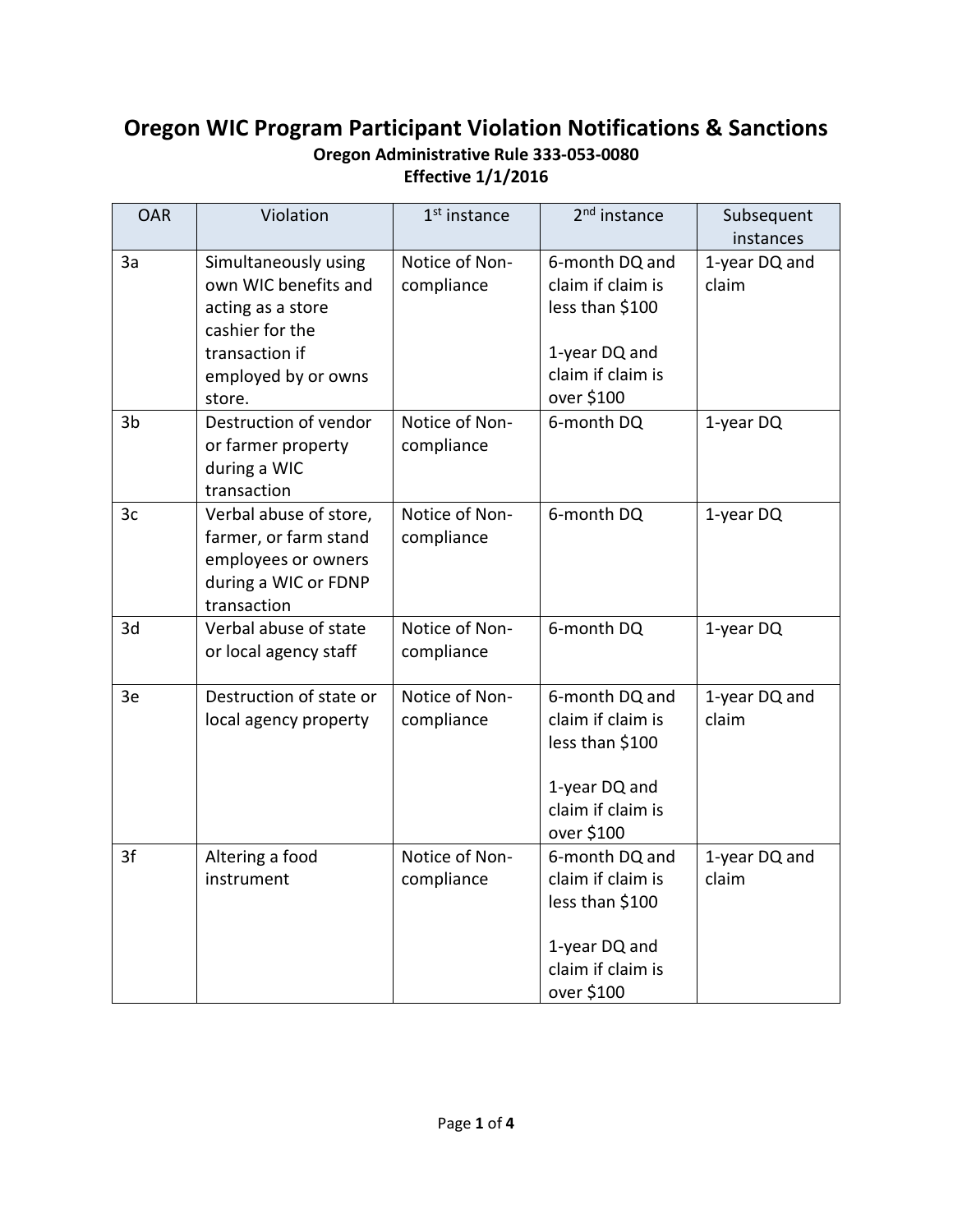| <b>OAR</b> | Violation               | 1 <sup>st</sup> instance | 2 <sup>nd</sup> instance | Subsequent    |
|------------|-------------------------|--------------------------|--------------------------|---------------|
|            |                         |                          |                          | instances     |
| 3g         | Returning foods         | Notice of Non-           | 6-month DQ and           | 1-year DQ and |
|            | purchased with a food   | compliance               | claim if claim is        | claim         |
|            | instrument to a WIC     |                          | less than \$100          |               |
|            | vendor in exchange for  |                          |                          |               |
|            | money or different      |                          | 1-year DQ and            |               |
|            | food unless they are    |                          | claim if claim is        |               |
|            | receiving the identical |                          | over \$100               |               |
|            | item in exchange        |                          |                          |               |
| 3h         | Using or attempting to  | Notice of Non-           | 6-month DQ and           | 1-year DQ and |
|            | use a food instrument   | compliance               | claim if claim is        | claim         |
|            | reported lost or stolen |                          | less than \$100          |               |
|            |                         |                          |                          |               |
|            |                         |                          | 1-year DQ and            |               |
|            |                         |                          | claim if claim is        |               |
|            |                         |                          | over \$100               |               |
| 3i         | Redeeming a food        | Notice of Non-           | 6-month DQ and           | 1-year DQ and |
|            | instrument for          | compliance               | claim if claim is        | claim         |
|            | unauthorized foods or   |                          | less than \$100          |               |
|            | formula                 |                          |                          |               |
|            |                         |                          | 1-year DQ and            |               |
|            |                         |                          | claim if claim is        |               |
|            |                         |                          | over \$100               |               |
| 4          | Misrepresenting         | Notice of Non-           | 1-year DQ and            | 1-year DQ and |
|            | eligibility information | compliance and           | claim                    | claim         |
|            | to gain WIC or FDNP     | claim if claim is        |                          |               |
|            | benefits                | less than \$100          |                          |               |
|            |                         |                          |                          |               |
|            |                         | 1-year DQ and            |                          |               |
|            |                         | claim if claim is        |                          |               |
|            |                         | over \$100               |                          |               |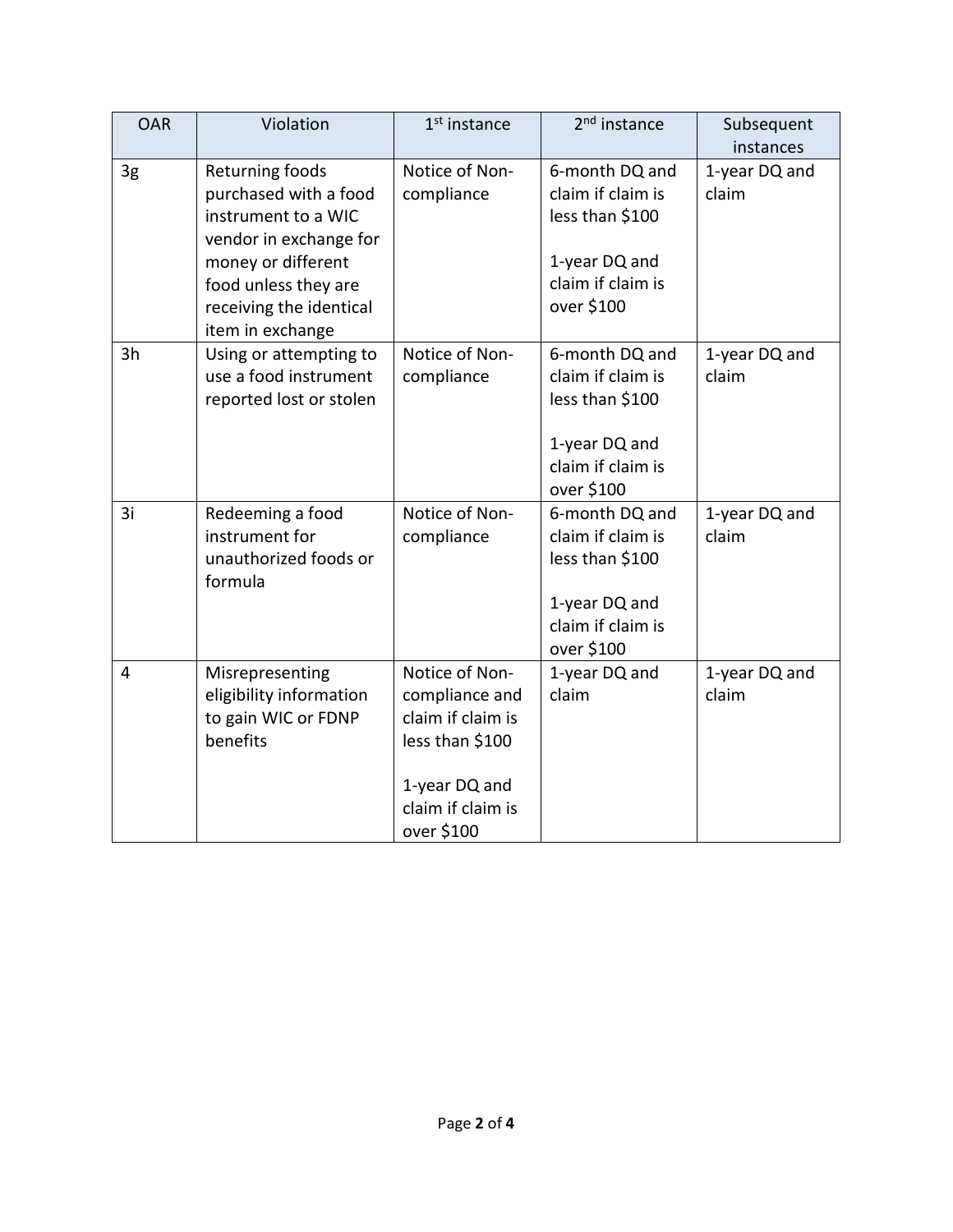| <b>OAR</b>     | Violation                                                                                                                                                                                                                                | $1st$ instance         | 2 <sup>nd</sup> instance | Subsequent<br>instances |
|----------------|------------------------------------------------------------------------------------------------------------------------------------------------------------------------------------------------------------------------------------------|------------------------|--------------------------|-------------------------|
| 5a             | Assaulting or using<br>physical force, actual or<br>threatened, against<br>store, farmer, farm<br>stand employees or<br>owners during a WIC or<br><b>FDNP</b> transaction                                                                | 6-month DQ             | 1-year DQ                | 1-year DQ               |
| 5b             | Assaulting or using<br>physical force, actual or<br>threatened, against<br>state or local agency<br>staff                                                                                                                                | 6-month DQ             | 1-year DQ                | 1-year DQ               |
| 6a             | Collusion with local<br>agency staff to<br>improperly obtain WIC<br>program or FDNP<br>benefits                                                                                                                                          | 1-year DQ and<br>claim | 1-year DQ and<br>claim   | 1-year DQ and<br>claim  |
| 6 <sub>b</sub> | Collusion with store<br>staff to use a food<br>instrument for the<br>purchase of anything<br>other than specifically<br>indicated WIC program<br>benefits                                                                                | 1-year DQ and<br>claim | 1-year DQ and<br>claim   | 1-year DQ and<br>claim  |
| 6c             | Theft of a food<br>instrument                                                                                                                                                                                                            | 1-year DQ and<br>claim | 1-year DQ and<br>claim   | 1-year DQ and<br>claim  |
| 6d             | Buying, attempting to<br>buy, exchanging,<br>attempting to<br>exchange, selling, or<br>attempting to sell food<br>or formula purchased<br>with a food instrument<br>for cash, credit,<br>merchandise, favors, or<br>other non-food items | 1-year DQ and<br>claim | 1-year DQ and<br>claim   | 1-year DQ and<br>claim  |
| 6e             | Trafficking or<br>attempting to traffic a<br>food instrument                                                                                                                                                                             | 1-year DQ and<br>claim | 1-year DQ and<br>claim   | 1-year DQ and<br>claim  |